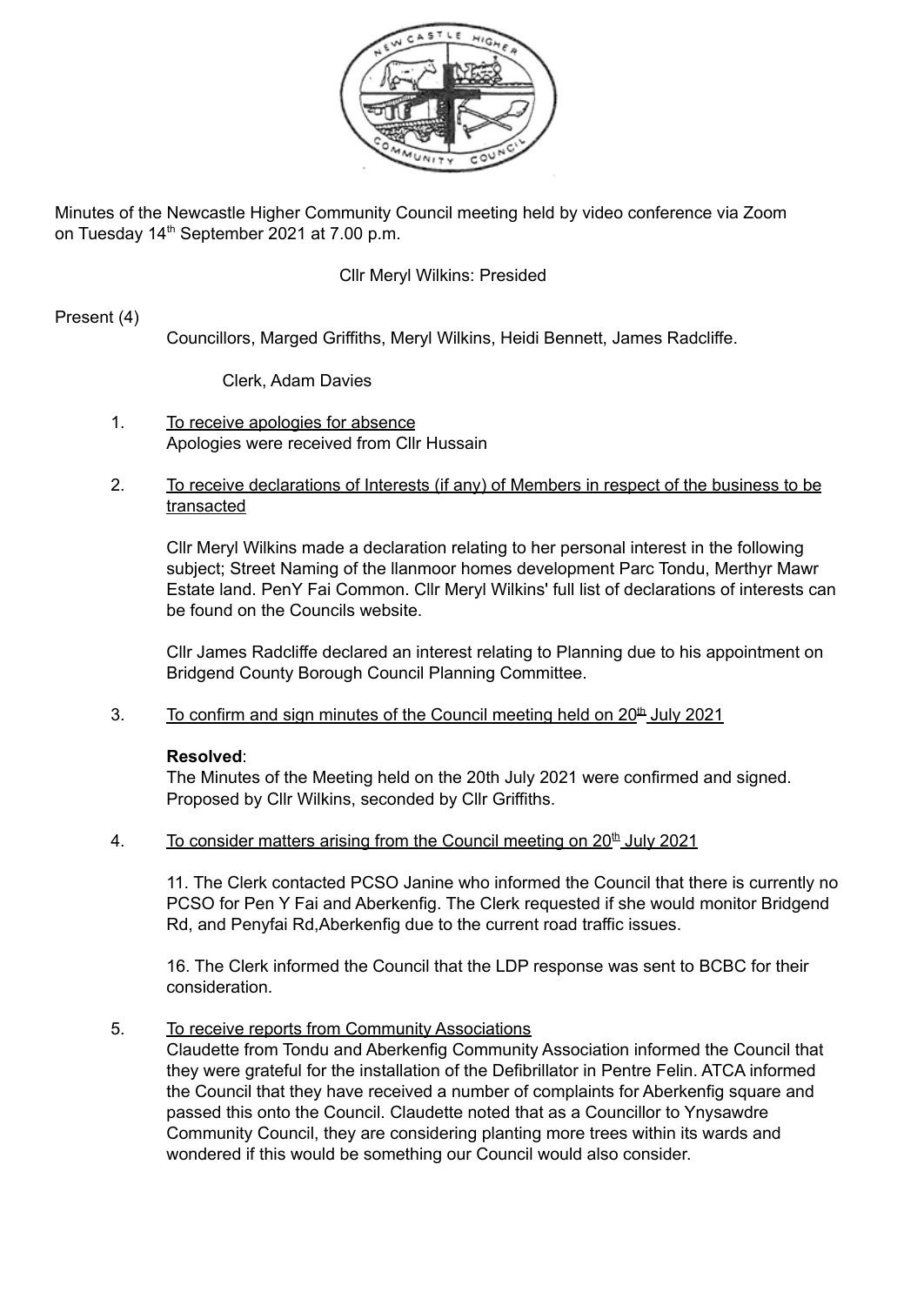Cllr Griffiths on behalf of PenY Fai Community Association informed the Council of the success of litter picks within Pen Y Fai which are on the first Sunday of the month, weather dependent. Cllr Griffiths informed the Council the PVCA are undertaking a survey which will be setup in the coming weeks and they welcomed any responses.

### 6. To receive questions or comments from Members of the Public

There were no questions from members of the public.

## 7. To review standing orders

Cllr Bennett informed the Council that she was unable to follow up on this matter and will seek advice from One Voice Wales.

# 8. To receive a Maintenance report

a. Pheasant Field

The Clerk informed the Council that our contractor Crown Garden services were unable to cut the field due to staffing issues. HM Garden services were contacted to complete a cut for the Junior Football to use the field on Fridays. The Council was requested to accept an extra cut to the value of £100 plus VAT for the work. Councillors unanimously agreed.

- b. To decide on a solicitor for the lease registration at the land registry Cllr Wilkins declared an interest regarding the Pheasant field. Due to this the Council was unable to speak on this point due to being inquorate. This matter was deferred to the next Council meeting.
- c. Rights of Way

The Clerk informed the Council that a map of the Rights of Way has been obtained. The Council was informed that there is a £900 grant provided to the Council each year to maintain the footpaths within the Council wards. Cllr Bennett suggested that the Council ask for comments from local residents regarding the current state of the footpaths.

Councillors discussed the current closure of a footpath by Coleman Vale and that the Council in recent times have undertaken substantial maintenance of the footpath and wishes it to be put back in good repair.

# **Resolved**

Cllr Bennett and Griffiths agreed to look at the footpaths and provide feedback within the next Council meeting. It was suggested that the Clerk contact Rights of Way to discuss if the Council is to undertake maintenance of the rights of way on private land.

# 9. To discuss NHCC current assets

a. Tree survey at the Woodland in Aberkenfig.

The Clerk informed the Council that no quotes have been received to date.

### **Resolved**

The Clerk to contact Natural Resources Wales to enquire about contractors.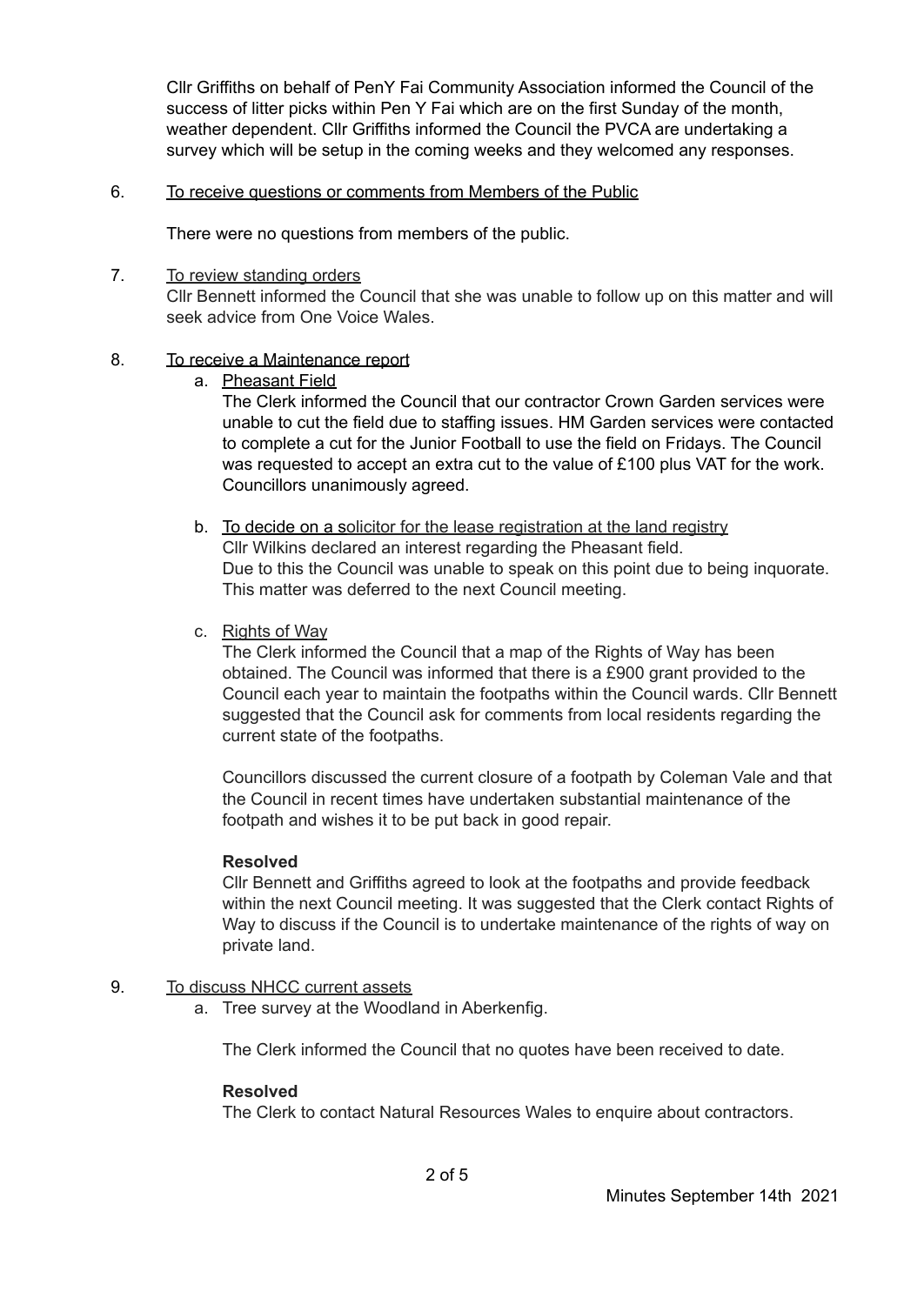# 10. To confirm casual vacancy for the Aberkenfig Ward

The Clerk informed the Council that resignation had been received from Councillor Phillip Lathey.

## **Resolved:**

A Casual Vacancy request has been sent to BCBC, once received a notice of vacancy will be advertised online and within the Council's notice board.

## 11. To receive co-option papers for Councillor vacancies

The Clerk provided Co-option papers from one member of the public. Members of the public were removed and the Council discussed the application received.

The Council voted unanimously to Co-Opt Jane Gebbie to Newcastle Higher Community Councils Aberkenfig Ward.

# **Resolved:**

The Clerk will make the necessary declarations of acceptance paperwork to Jane in the coming days.

The Council suggested the Clerk look into local Colleges and Schools and enquire if they provide politics studies to attempt to encourage younger members to join the Council.

# 12. Finance

(a) To receive accounts for payment

| Payroll Graham Paul                                                               | £<br>36.00 |
|-----------------------------------------------------------------------------------|------------|
| <b>BCBC Bus Shelter cleaning</b>                                                  | 59.63      |
| Centregreat                                                                       | 312.00     |
| H M Garden Services<br>(Extra Cut)                                                | 120.00     |
| <b>Quarterly Reimbursements Clerk</b>                                             | 99.60      |
| <b>Quarterly Salary Clerk Salary</b>                                              | ****       |
| <b>Clerk Tax Contributions</b><br>(Information sent to Chair<br>and Deputy Chair) | ****       |

The Council accepted these payments.

(b) To note bank reconciliation

The Council was provided with a bank reconciliations to the end of August 2021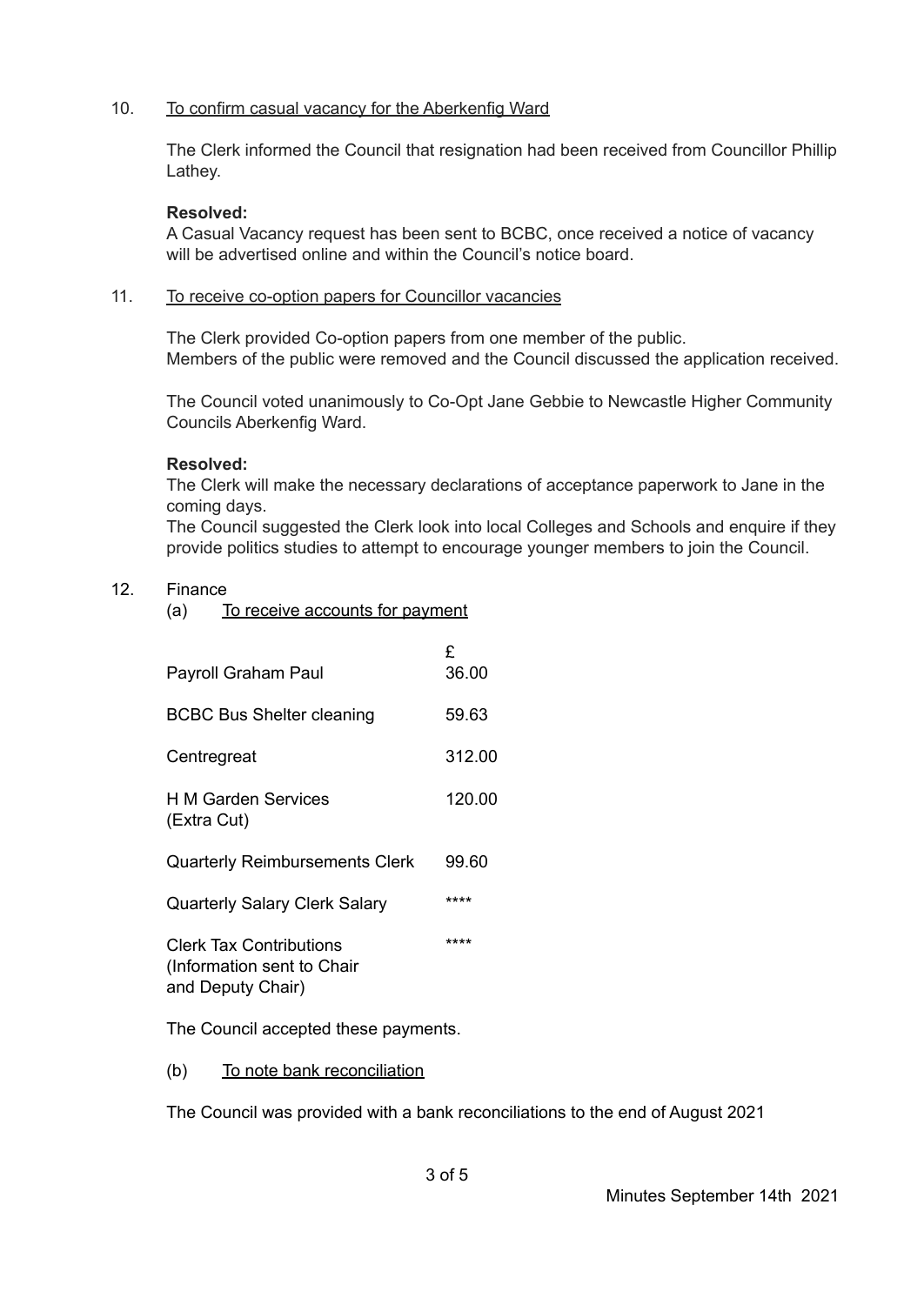Cllr Bennett proposed to accept the reconciliation as correct and accurate seconded by Cllr Grifiths.

# 13. To Consider Planning Applications

The Council noted the following applications made, with no objections:

P/21/777/FUL 10 Clos Y Talcen Penyfai CF31 4BU Conversion of garage to habitable room and first floor side extension above

**P/21/776/FUL** 121 Graham Avenue Penyfai CF31 4NP Single storey front extension and side dormer loft extension

### 14. To receive BCBC Members Reports

- (a) Cllr Altaf Hussain Cllr Hussain was unable to attend
- (b) Cllr James Radcliffe

i. Cllr Radcliffe informed the Council that there have been a number of reports of anti-social behaviour at closing time at pubs within Aberkenfig. Cllr Radcliffe reiterates that if anyone sees any anti-social behaviour please report this to the relevant authorities.

ii. Cllr Radcliffe noted that an issue regarding a music licence has now been resolved, stating that a local premises believed they had the correct licence to play loud music but this was incorrect and has now been rectified.

### 15. To receive Reports from Councillors

Cllr Bennett informed the Council that she has received a complaint regarding overhanging branches at Plas Ty Mawr. Cllr Bennett has approached BCBC requesting that it be looked at.

Cllr Bennett has contacted Go Safe regarding Aberkenfig Road. Go Safe have kindly said they will monitor the area although they are unable to provide details of when this may take place.

Cllr Bennett discussed the issue of Pen Y Fai Road, that it is currently used by users who use it as a race track. Cllr Bennett has contacted BCBC to enquire if the route is used by busses and if not then would it be possible to fence off the route to discourage users illegally using the road.

The Council discussed its interest in arranging Christmas Lights for Pentre Felin and other parts of the Council wards. Due to this not being on the agenda, the Council was unable to make any decisions.

### 16. Correspondence